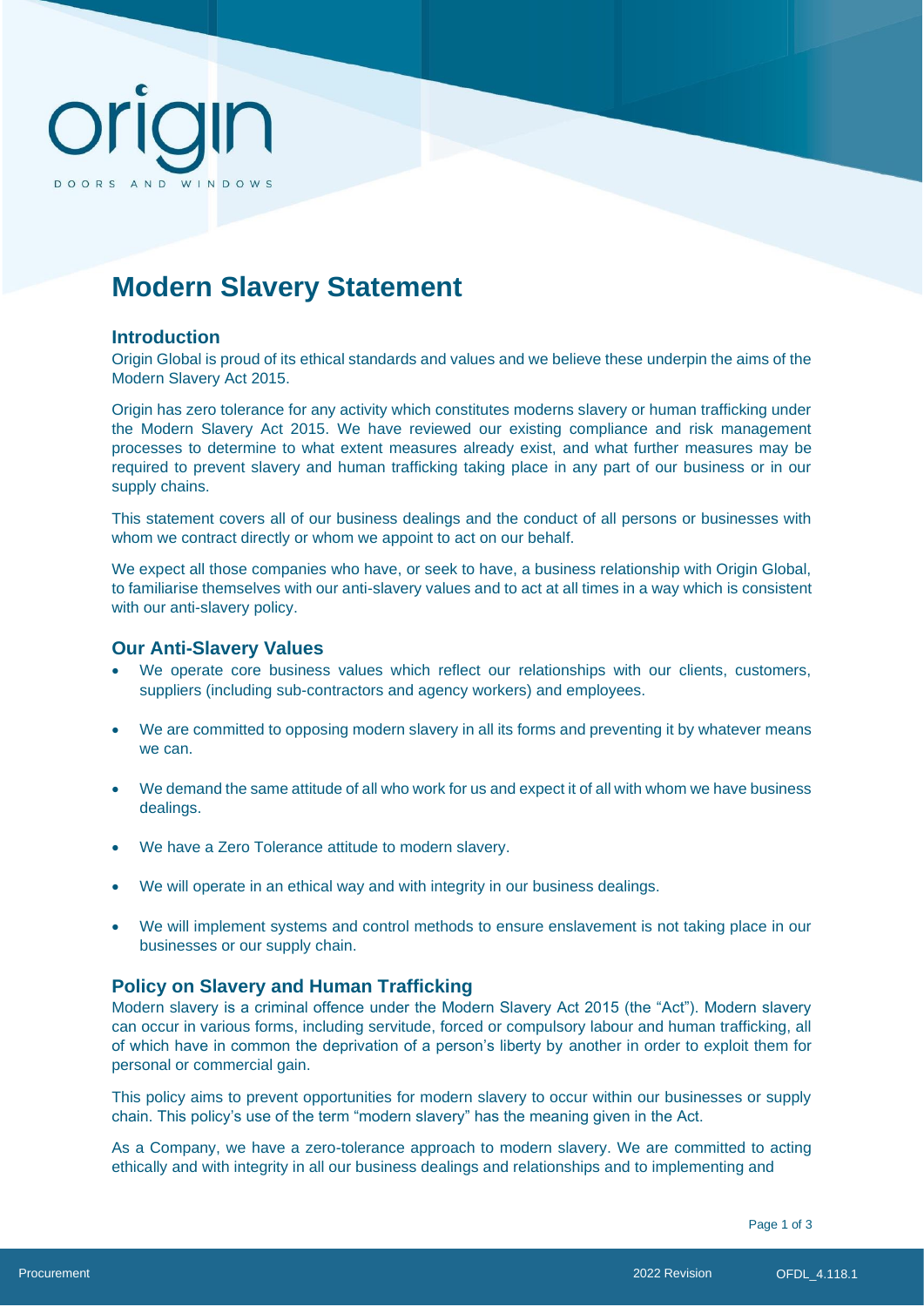enforcing effective systems and controls to ensure modern slavery is not taking place anywhere in our own businesses or those of our suppliers.

We are committed to ensuring there is transparency in our own business and in our approach to tackling modern slavery throughout our supply chains, consistent with our disclosure obligations under the Modern Slavery Act 2015. We expect the same high standards from all of our contractors, suppliers and other business partners, and we are evolving and updating our contracting processes to include specific prohibitions against the use of forced, compulsory or trafficked labour, or anyone held in slavery or servitude, whether adults or children.

We expect and require our suppliers to hold their own suppliers to the same high standards.

Our employees have an obligation to familiarise themselves with our procedures to help in the identification and prevention of modern slavery and to conduct business in a manner such that the opportunity for and incidence of modern slavery is prevented. Adherence to this policy forms part of all employee's obligations under their contract of employment.

## **Due Diligence**

Whilst recognising our statutory obligation to set out the steps we have taken to ensure that modern slavery and human trafficking is not taking place in our supply chains, we acknowledge that we do not control the conduct of individuals and businesses in the entire supply chain. To underpin our compliance with practical steps, we intend to implement the following measures:

- Conduct risk assessments to determine which parts of our business and which of our suppliers are most at risk of modern slavery so that efforts can be focused on those areas.
- Engage with our suppliers both to convey to them our Anti-Slavery Policy and to gain an understanding of the measures taken by them to ensure modern slavery is not occurring in their businesses.
- Where appropriate, as informed by our risk assessment, seek to introduce supplier pre-screening (for example as part of our tender process) and self-reporting for our suppliers on safeguarding controls.
- Introduce contractual provisions for our suppliers to confirm their adherence to this policy and accept our right to audit their activities and (where practicable) relationships, both routinely and at times of reasonable suspicion.
- We will include in the directors' report accompanying our annual financial statements a reference to the Company's Slavery and Human Trafficking Statement, which will also be presented on our website.

## **Responsibility**

Ultimate responsibility for the prevention and prevention of modern slavery rests with the Company's leadership. The board of directors of the Company have overall responsibility for ensuring this policy and its implementation complies with our legal and ethical obligations.

Line Managers at all levels are responsible for ensuring those reporting to them understand and comply with this policy and are given adequate and regular training on it and the issue of modern slavery.

## **Actions to Report Modern Slavery or Human Trafficking**

The Company's Whistleblowing Procedure is intended to provide guidance on how concerns can be communicated to the Company. Concerns about suspected modern slavery associated with any of our

Page 2 of 3